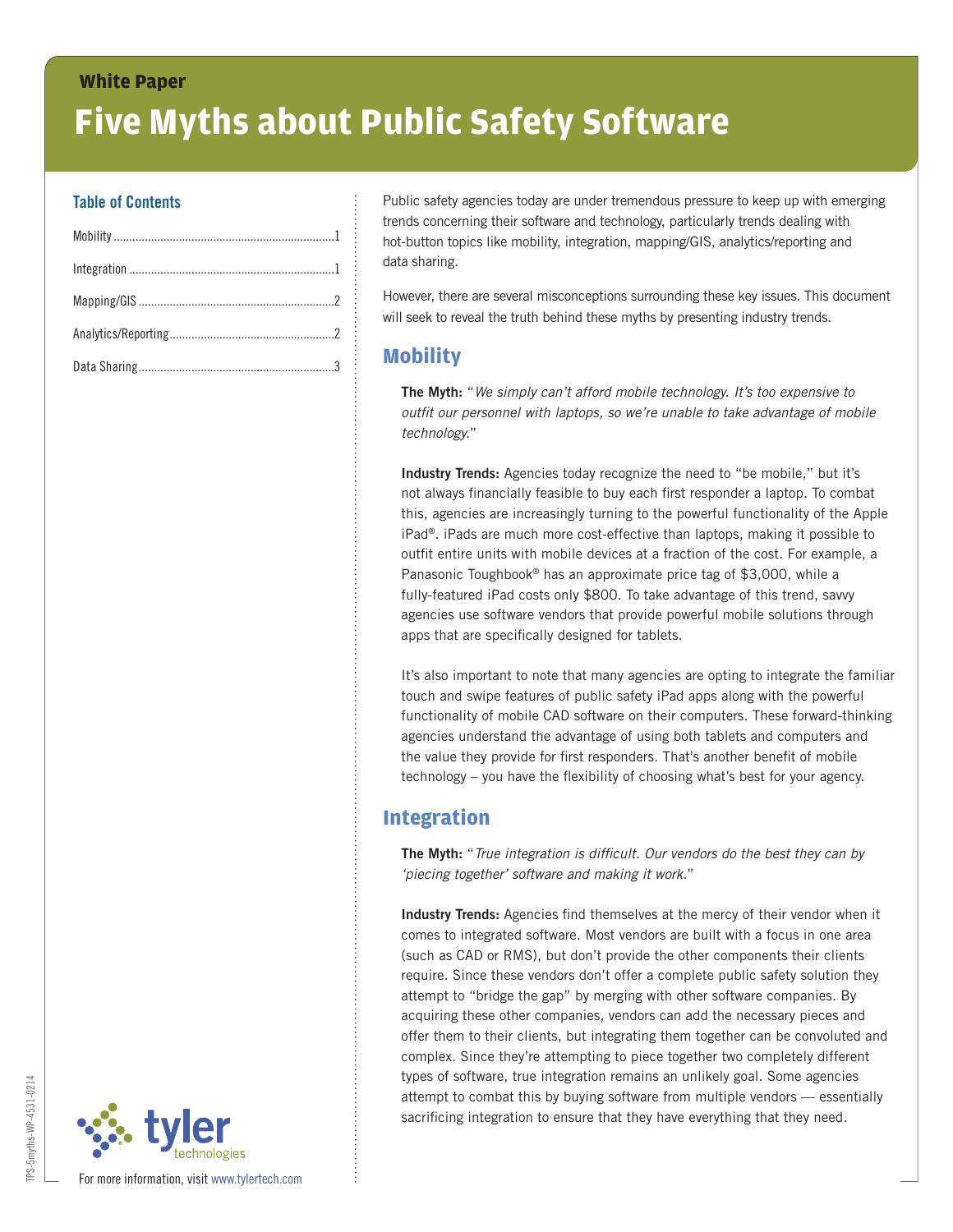However, agencies are beginning to select vendors that develop their software with a different mindset: they build multiple solutions that are intrinsically integrated at their core. These solutions are designed to work together, meaning agencies can reap the benefits of fully-integrated CAD/RMS solutions, allowing them to work smarter and faster. With these fully-integrated solutions, agencies can have data flow from call sheet to incident report — sharing name, vehicle and location information.

Some agencies take integration a step further by selecting a vendor that offers both public safety and court solutions opening the door for all kinds of efficiencies that would otherwise be impossible.

By using software that meets the needs of both their agency and their court, these agencies are allowing one vendor to handle all parts of a citation's lifecycle. Citation and warrant information is shared between a public safety agency and municipal court to ensure a quick and seamless transition from the time they are issued until final disposition. There's no duplicate data entry, fewer user errors and faster turnaround times. It's a trend that many agencies will look to replicate in the near future.

#### **Mapping/GIS**

**The Myth:** "*Mapping is more of a 'want' instead of a 'need.' We aren't a large metropolis, so mapping technology doesn't mean much to us.*"

**Industry Trends:** No matter the size of an agency, proper allocation of resources will always be of the utmost importance. This remains especially true for agencies that lack the manpower and resources necessary to meet their demanding workload.

Agencies are beginning to realize that mapping technology provides them with a very effective method of resource allocation, regardless of their size. In the past, gathering the necessary information in order to create maps was a challenge, but agencies are starting to rely on Esri to provide the mapping data that would otherwise be unavailable. Esri information is available online, meaning everyone has access to information they need to use mapping/GIS technology. To truly take advantage of Esri and their mapping capabilities, agencies are using vendors that can access Esri's data directly and integrate it with their software. Vendors that use Esri-friendly software can in turn provide agencies with powerful mapping/GIS functionality, such as AVL, proximity alerts, unit suggestions and other functions.

#### **Analytics/Reporting**

**The Myth:** "*Crimes happen and we react to them. There's no way to predict when and where a crime will occur.*"

**Industry Trends:** With the sophistication of advanced reporting and analytics, agencies are using their own data to pinpoint times and places that crimes are most likely to happen and can plan accordingly. Real-time analysis of incidents helps these agencies make faster decisions and put their people in the right place at the right time. It also provides them with valuable data points and trends, which are useful in determining if it is necessary to request additional resources.

The key for these agencies is to be able to develop visual analytics, such as heat maps, to provide easy-to-understand reports that lead to better decision making. This can be challenging when agencies are forced to manually develop these analytics or invest in programmers to create them. To avoid costly and time-consuming processes like these, agencies often turn to third-party companies that specialize in offering this type of data.

Agencies that are operating at the highest levels of efficiency, however, don't have to connect to third-party companies, because they are using software vendors that integrate that information directly into their system. This allows users to run reports and pull analytics directly out of their own software, meaning they never have to navigate to a Website or access a different program to get the information they need.